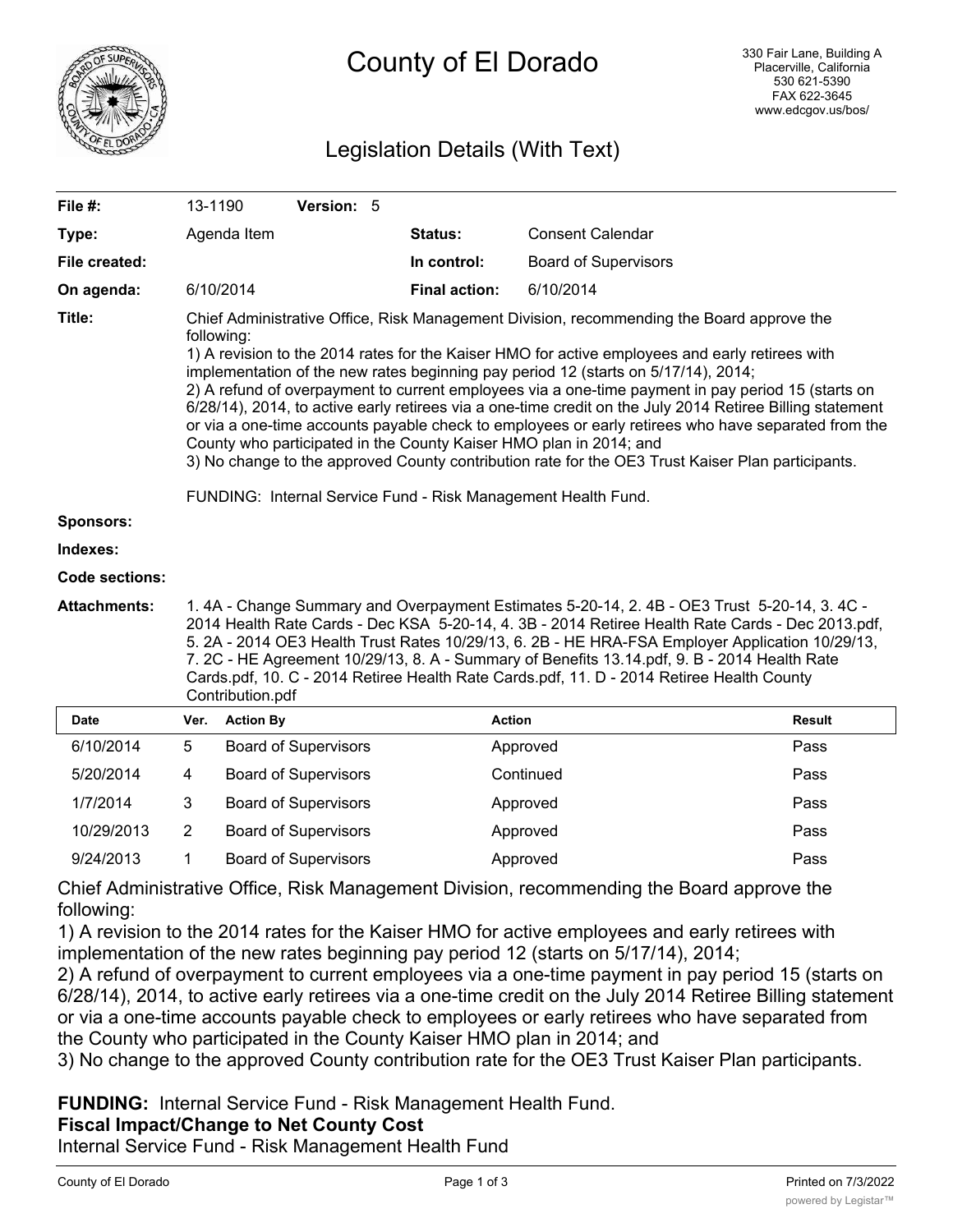# **Background**

On September 29, 2013, the Board approved the proposed health plan for January 1, 2014 through December 31, 2014. The approved plan called for the utilization of unblended plan rates, which were developed based on the actual costs of each individual plan, and were approved with the plan.

On October 24, 2013, Alliant provided the Kaiser HMO 2014 rates to the County's third party administrator, EBS. On December 18, 2013, the County discovered that the rates provided to EBS were not the same as those presented to the County in August, 2013. EBS contacted Alliant to confirm the rates for the Kaiser HMO.

On December 18, 2013, in an exception to its usual internal review process, Alliant mistakenly updated the 2014 Kaiser HMO rates to match the rates presented in August, 2013 and communicated these incorrect rates directly to EBS. This mistake resulted in higher rates being charged for active employees and early retirees enrolled in the Kaiser HMO beginning in pay period 25, 2013.

In March, 2014, Alliant notified Risk Management that the rates being charged to active employees and early retirees enrolled in the Kaiser HMO were incorrect. Active employees and early retirees have been charged the incorrect amount from pay period, 25, 2013 (December, 2013). The rate difference per month is:

| Single      | \$6.14  |
|-------------|---------|
| Employee +1 | \$12.28 |
| Family      | \$17.38 |

Kaiser will be issuing an overpayment refund to the County. An estimate of the total to be refunded to employees, retirees and the County is estimated at \$44,042.41 (Attachment A). Also, Alliant, the County's benefit broker, will reimburse the County for the time spent to make the correction estimated at \$5,000.00, 50 hours at an hourly rate of \$100.00, and an estimated \$7,061.52 for the adjustment required for the OE3 Trust Kaiser Plan County Contribution (Attachment B). Once the project is completed, final numbers will be submitted to Alliant and Kaiser for payment to the County.

The premium refund will be made to the employees and the County at the appropriate percentages based on bargaining unit and tier. Early retirees will be provided a credit on their bill for the full amount of the overpayment.

This item was originally scheduled on the Consent Calendar of the May 20, 2014 Board of Supervisors meeting and was continued to June 10, 2014. Risk Management has reviewed the overpayments and recommends the following:

**1) Adopt new rate cards:** Adopt new rate cards effective pay period 12, 2014 for the Kaiser HMO and distribute to all bargaining units, employees and early retirees. (Attachment B).

**2) Issue a refund to affected employees.** The refund to employees will be based on bargaining unit, tier and number of months enrolled in the Kaiser HMO. The refund for active employees will be in pay period 15 2014. Terminated employees will be notified of the amount due and issued a check for payment.